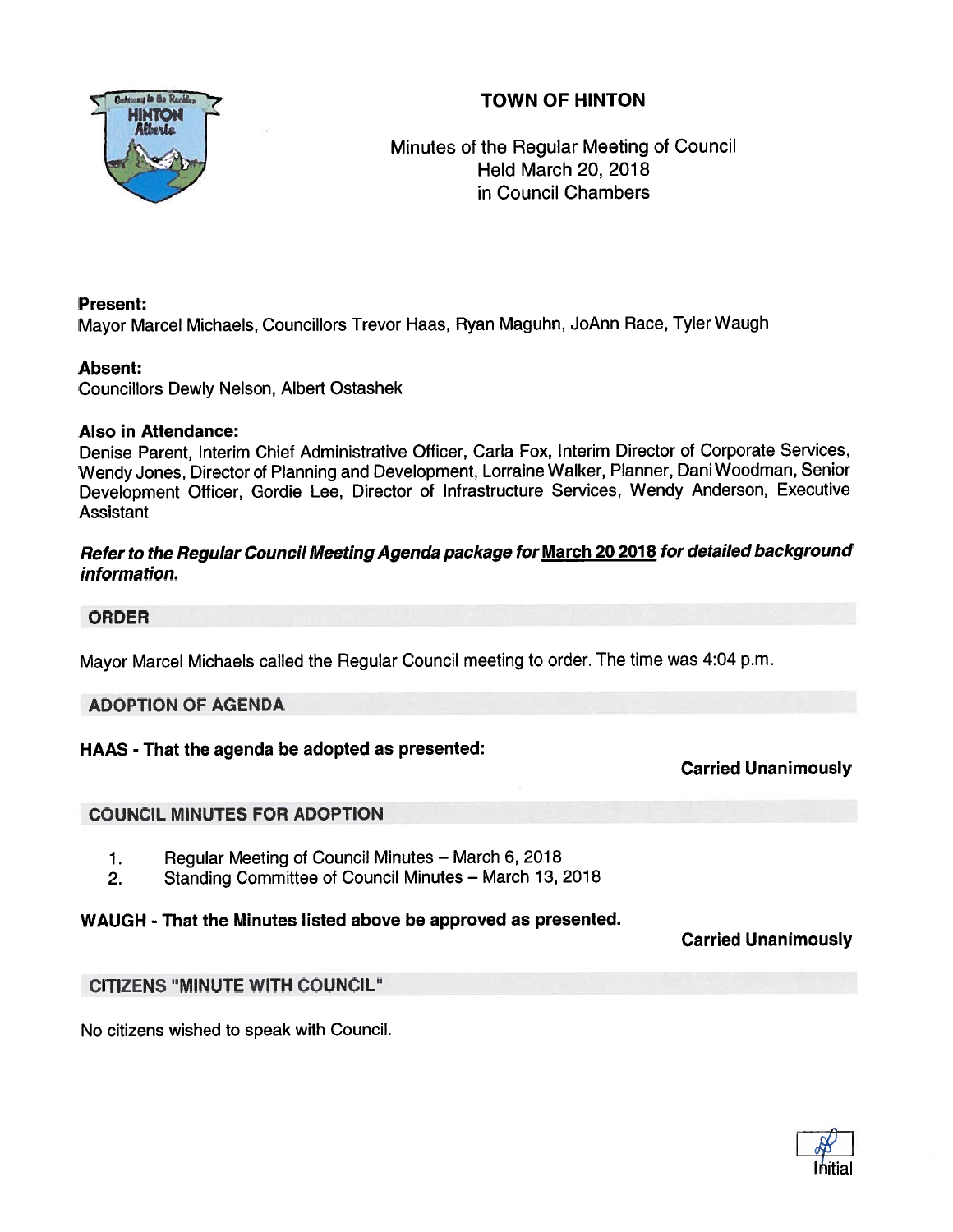## DELEGATIONS AND PRESENTATIONS

#### Pembina Sprockids Trail Cheque Presentation

Clint Walker, Manager of Pembina Pipeline Corporation, spoke to Council and provided <sup>a</sup> brief background on the company. Pembina supports community initiatives and was happy to suppor<sup>t</sup> Hinton Mountain Bike Association (HMBA).

Julie Duval, Treasurer of Hinton Mountain Bike Association, came before Council to celebrate the new Pembina Sprockids trail and promote the local mountain bike events and activities.

#### Hope 4 Life Men's Emergency Shelter Proposal

Mathew Herbert, Hope 4 Life, provided Council with background information on Hope 4 Life. The PowerPoint presentation is attached to the March 20, 2018 minutes (Attachment 1). The organization has been doing research in Hinton on the viability of <sup>a</sup> men's shelter. They have been applying for available grants and the next step is to find <sup>a</sup> location. Currently they are looking at <sup>a</sup> P3 partnership with equal funding from provincial, municipal and Hope 4 Life.

On behalf of Council, Mayor Michaels thanked them for their presentation and looks forward to receiving more information as it becomes available.

#### PUBLIC HEARINGS

#### INTRODUCTION & PROCEDURES

Deputy Mayor Waugh informed the hearing attendees as follows:

- •The Public Hearing is held pursuan<sup>t</sup> to the Municipal Government Act.
- •Rules of conduct will be followed during this Public Hearing.
- Presentations should be brief and to the point.
- The order of presentation shall be:
	- repor<sup>t</sup> from the planner
	- entry of written submissions
	- those supporting the Bylaw
	- those opposing the Bylaw
	- any other person deemed to be affected by the Bylaw
- •Council may ask questions of the speakers after each presentation for clarification purposes.

There will be no debating the Bylaw, however, questions to the Councillors or other parties will be accepted through the Chair.

#### Municipal Development Plan Bylaw Amendment No. 1084-1

Acting Deputy Mayor Waugh declared the Public Hearing relating to the Municipal Development Plan Bylaw Amendment No. 1084-1 open. The time was 4:32 p.m.

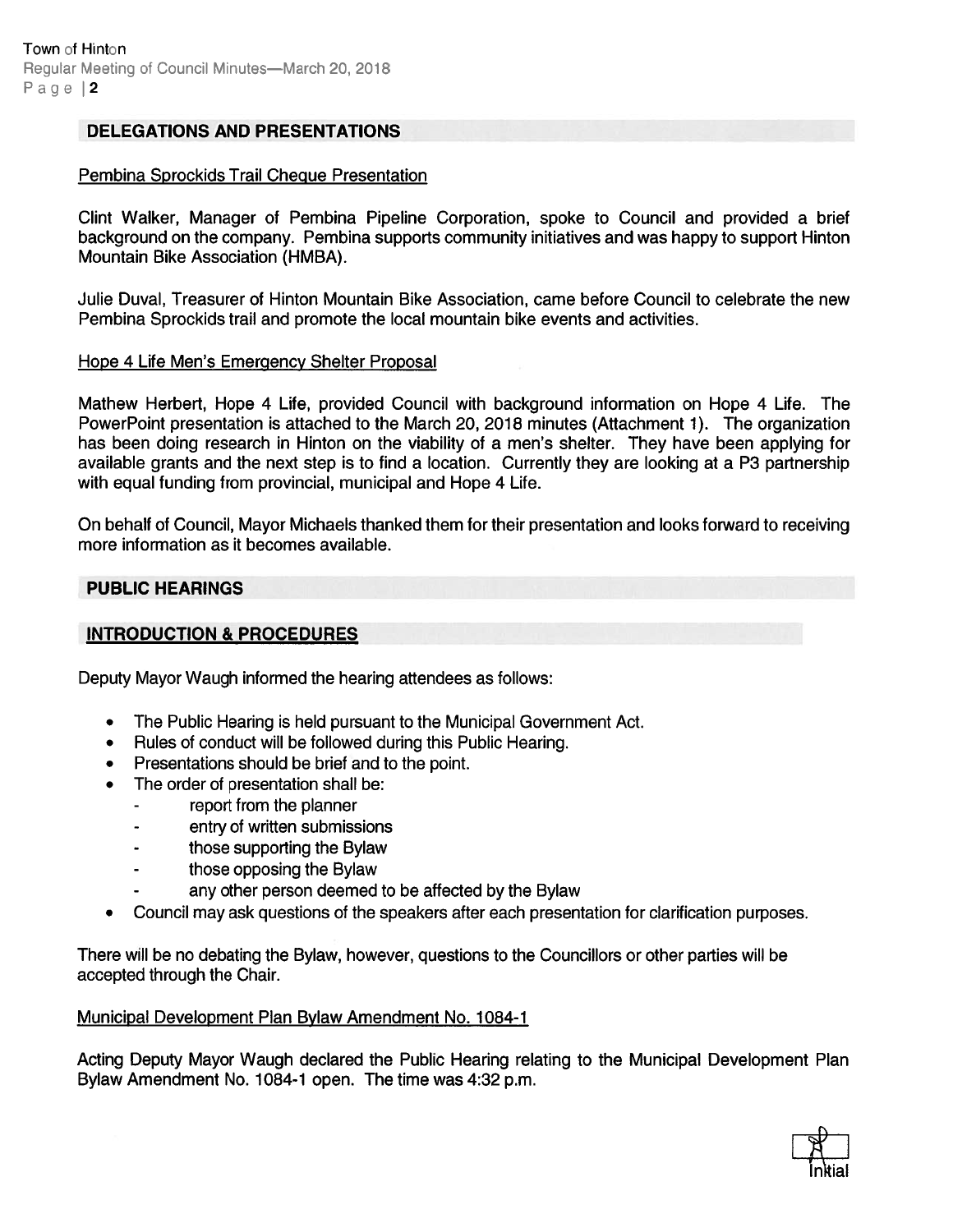Town of Hinton Regular Meeting of Council Minutes—March 20, 2018 Page | 3

> The Secretary, Carla Fox, Interim Director of Corporate Services, informed that the purpose of propose<sup>d</sup> Bylaw No. 1084-1 is to amend the Municipal Development Plan Bylaw as follows:

## 1. Add Appendix <sup>A</sup> — Land Development Guidelines

## 2. Add Appendix <sup>B</sup> — Established Area Guidelines.

First reading was <sup>g</sup>iven to Bylaw No. 1084-1 on February 20, 2018.

Notice of this Public Hearing was advertised in the Hinton Voice newspaper on March <sup>1</sup> and 8, <sup>2018</sup> and advertised on the Town of Hinton website.

There were no written comments received to date,

The repor<sup>t</sup> from the Planner was provided and is included in the March 20,2018 Regular Council agenda package.

Acting Deputy Mayor Waugh requested:

- a) Are there any late written submissions relating to the Bylaw? No
- b) Is there anyone who supports the Bylaw and wishes to speak? No
- c) Is there anyone who opposes the Bylaw and wishes to speak? No
- d) Is there anyone deemed to be affected by the Bylaw and wishes to speak? No
- e) Are there any comments from Council's Planning Advisors? No
- f) Do the Councillors have any further questions? No
- g) Do the Councillors require further information? None requested

#### ADJOURNMENT

## MAGUHN - That the Public Hearing adjourn.

The time was 4:38 pm.

Land Use Bylaw No. 1088-5

Acting Deputy Mayor Waugh declared the Public Hearing relating to the Land Use Bylaw No. 1088-5 open. The time was 4:38 p.m.

The Secretary, Carla Fox, Interim Director of Corporate Services, informed that the purpose of propose<sup>d</sup> Bylaw No. 1088-5 is to amend the Land Use Bylaw as follows:

1. Amend the LUB 1088-5 incorporating the language from the Edits Overview as summarized in Attachment 1 into the LUB 1 088-5 as identified in Attachment 2.



# Carried unanimously

- 
-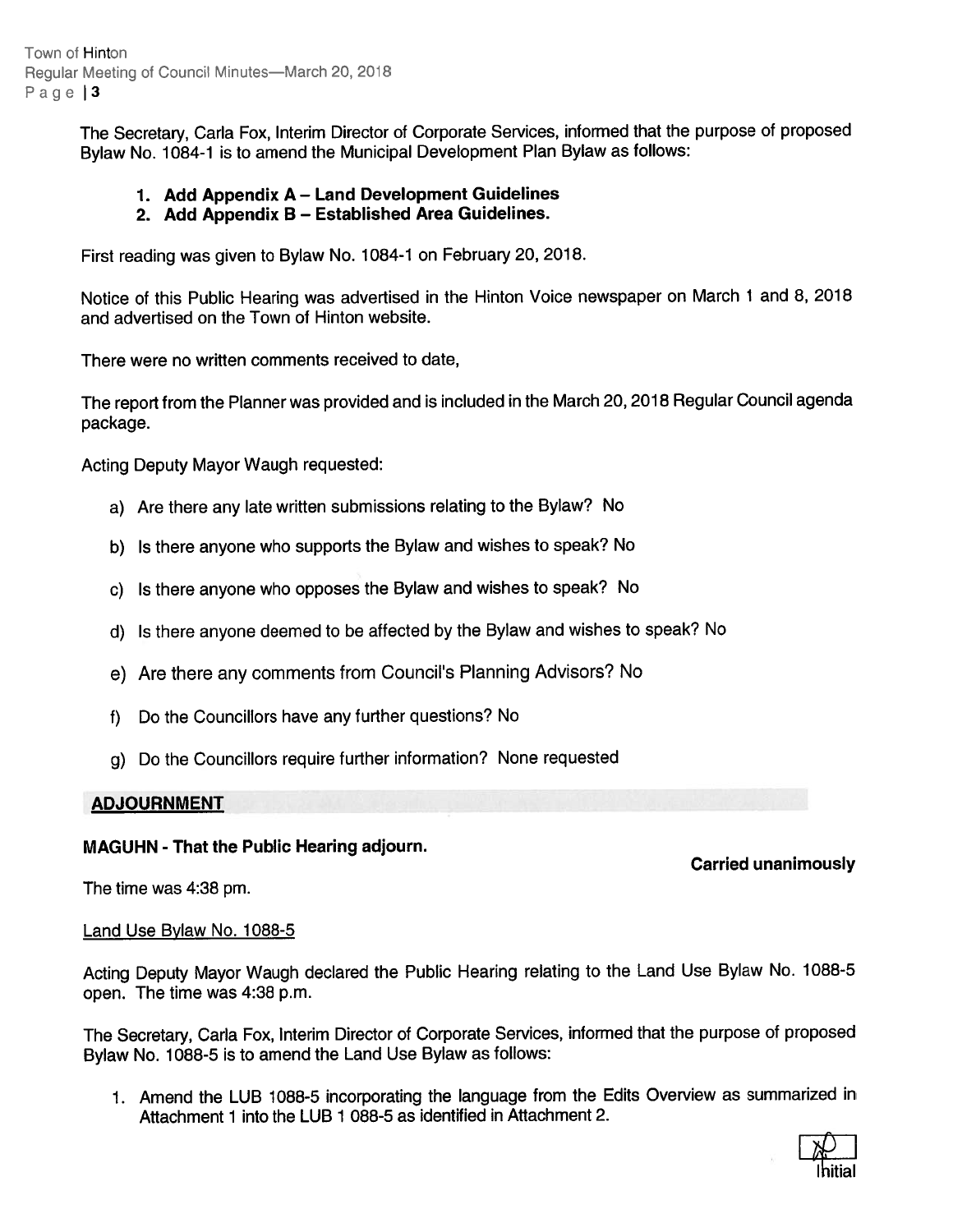**Town of Hinton** Regular Meeting of Council Minutes—March 20, 2018

Page | 4

2. Amend the LUB 1088-5 incorporating Attachments 3-1 to 3-9 as it pertains to the Land Use map.

As shown on Schedule 'A" with Attachments 1, 2, and 3.

First reading was given to Bylaw No. 1088-5 on February 20, 2018.

Notice of this Public Hearing was advertised in the Hinton Voice newspaper on March <sup>1</sup> and 8, 2018 and advertised on the Town of Hinton website.

The following written comments were received to date (included in the March 20, 2018 Regular Council agenda package.

- Tim Tarrant

The repor<sup>t</sup> from the Planner was provided.

Acting Deputy Mayor Waugh requested:

- f) Are there any late written submissions relating to the Bylaw? No
- g) Is there anyone who supports the Bylaw and wishes to speak? No
- c) Is there anyone who opposes the Bylaw and wishes to speak?

Dan Kwasny of 212 Felaber Road spoke to Council regarding his property. He is concerned that the zoning change will not allow him to change the use of his property as well as the properties he jointly owns with his father. He also expressed concerns regarding surveillance suites.

Wendy Jones responded that the proposed changes provide corrections to the 2016 plan and these changes will suppor<sup>t</sup> business within the district by allowing more business types; changes are not intended to limit current usage of the area. Ms. Jones assured Mr. Kwasny that surveillance suites are permissible. Due to the location of the railway tracks, CN guidelines would need to be followed. The goal of the Planning Department and the new bylaw is to work with owners to seek the solution; Ms. Jones encouraged Mr. Kwasny and other concerned landowners to come in to talk about the individual lot development.

Dale Nielsen of 130 Felaber Road spoke to Council regarding his concerns. His property is substantially larger than most and he planned in the future to subdivide; he was told by Town staff previously that he could do so. With the new zoning, he asked if this would still be possible and questioned whether <sup>a</sup> surveillance suite could be built.

Ms. Jones responded that <sup>a</sup> subdivision is possible and <sup>a</sup> surveillance suite could be built but would require <sup>a</sup> commercial business. She provided the definition of <sup>a</sup> surveillance suite and assured Mr. Nielsen that there is no minimum or maximum requirement for the square footage. Ms. Jones indicated that there is <sup>a</sup> difference between an external secondary suite and <sup>a</sup> surveillance suite. Clarification was provided between the old LUB and the proposed changes. Given that this is <sup>a</sup> unique situation, she requested that Mr. Nielsen come in to discuss <sup>a</sup> development agreemen<sup>t</sup> where <sup>a</sup> caveat would be placed which would address their concerns. There is enough flexibility to address what is requested. If the land is subdivided and then

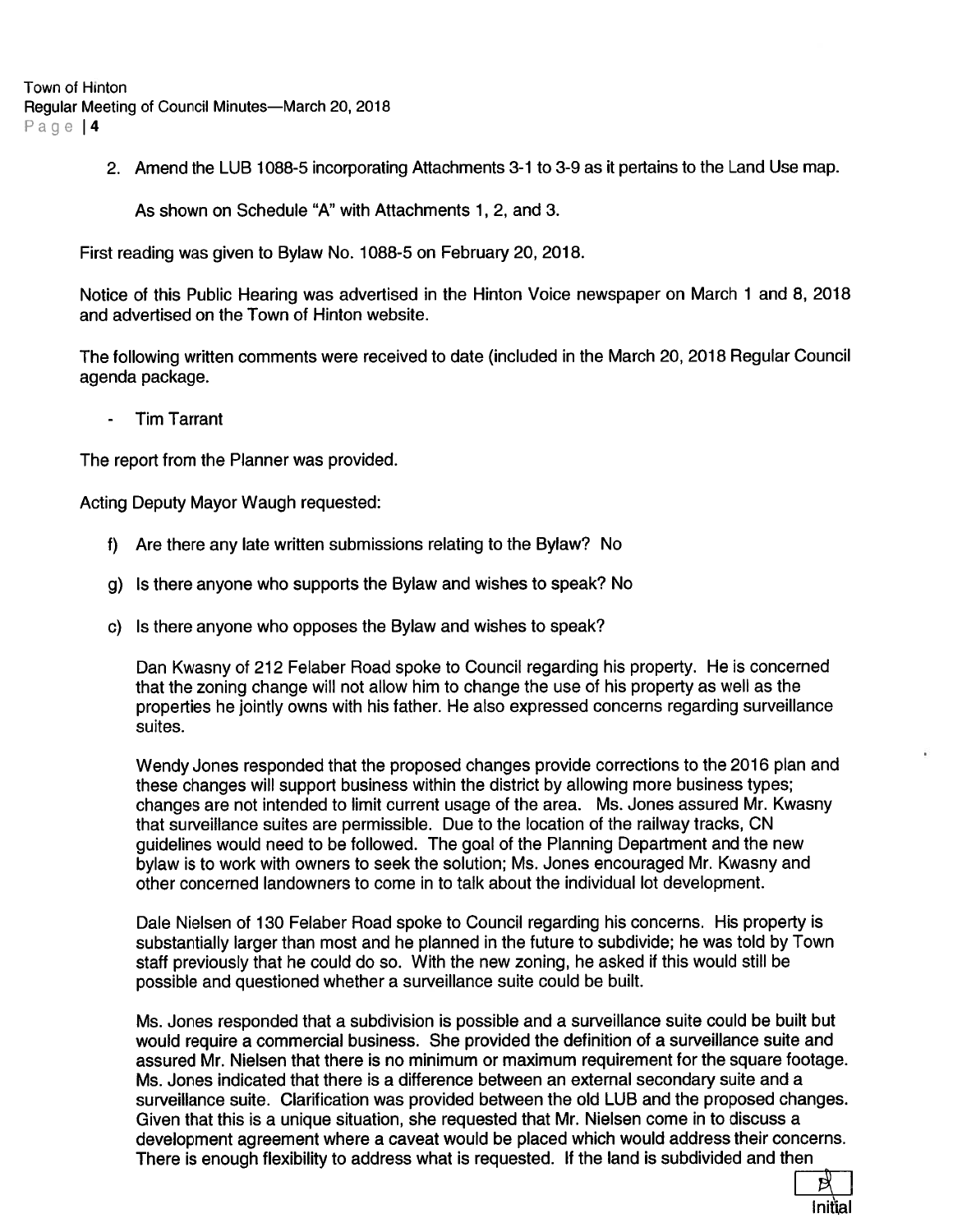sold, the caveat would be registered to the title, he could come in and have it discharged or redo the development agreement; it would then fall back to the zoning of the land.

- d) Is there anyone deemed to be affected by the Bylaw and wishes to speak? No
- e) Are there any comments from Council's Planning Advisors? No
- f) Do the Councillors have any further questions? No
- g) Do the Councillors require further information? None requested

### ADJOURNMENT

### HAAS - That the Public Hearing adjourn.

Carried Unanimously

The time was 4:58 pm.

ACTION ITEMS

1. Municipal Development Plan Bylaw Amendment No. 1084-1

HAAS - That Council gives Municipal Development Bylaw No. 1084-1 Second Reading.

Carried Unanimously RACE - That Council gives Municipal Development Bylaw No. 1084-1 Third Reading.

Carried Unanimously

## 2. Land Use Bylaw No. 1088-5

WAUGH - That Council gives Land Use Bylaw No. 1088-5 Second Reading.

Carried Unanimously

## MAGUHN - That Council gives Land Use Bylaw No. 1088-5 Third Reading.

Carried Unanimously

L. Walker, D. Woodman and C. Fox left the meeting at 5:05 p.m.

## INFORMATION ITEMS

1. Council Information Package #1 and #2 for March 20, 2018

HAAS - That Council Information Packages #1 and #2 for March 20, 2018 accepted for information.

Carried Unanimously

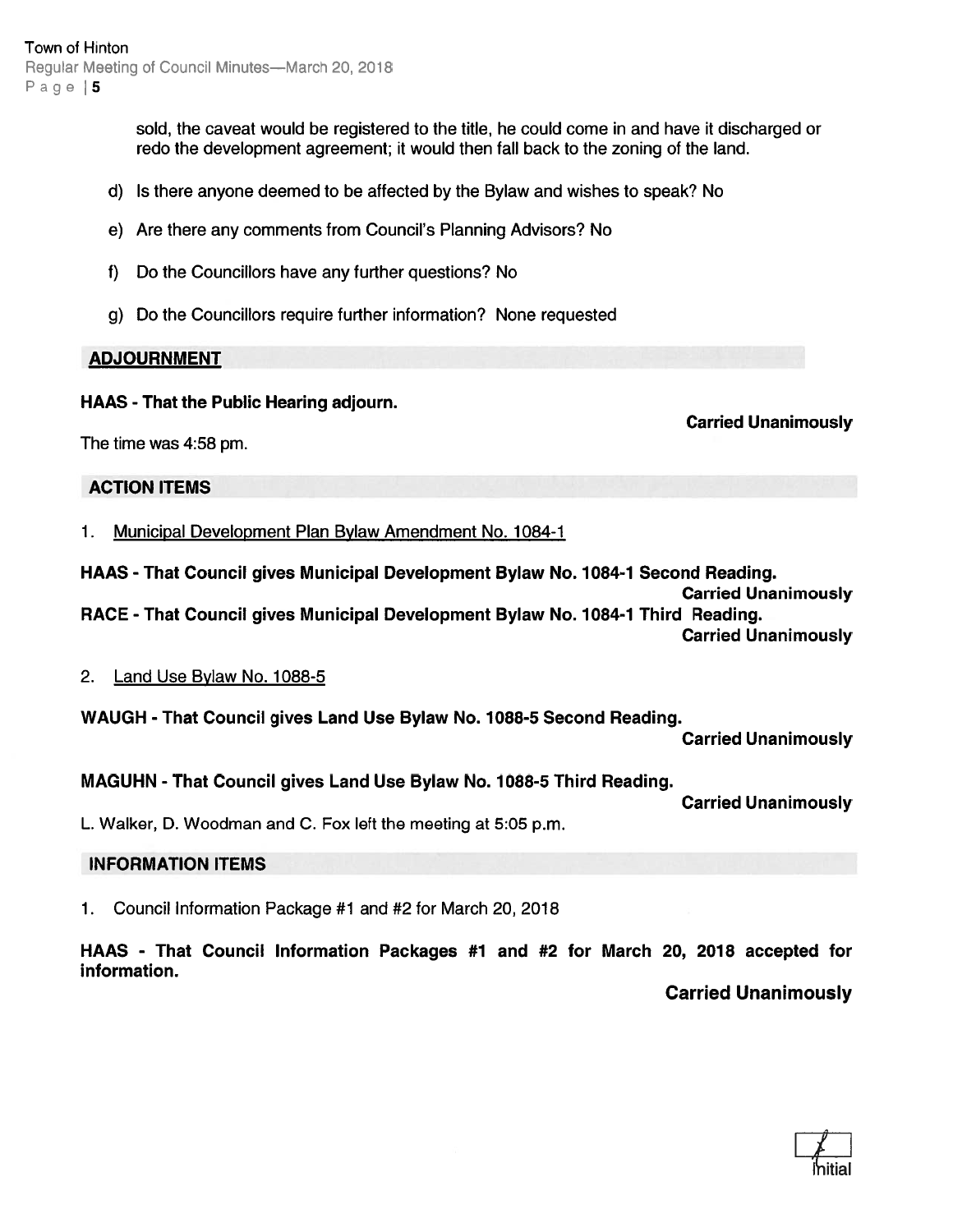## REPORTS FROM MAYOR, COUNCIL, CHIEF ADMINISTRATIVE OFFICER

### 1. Council Updates (Training, Conferences, Committees, Community Events)

Councillors reported on the various committees, meetings, and activities they attended since the last Regular Council meeting and what they <sup>p</sup>lan on attending in the coming weeks.

### 2. Chief Administrative Officer Report

Denise Parent, Interim Chief Administrative Officer, provided an update on administrative matters.

#### 3. Administrative Inguiries

There were no Administrative Inquiries.

## NOTICES OF MOTION

Council did not presen<sup>t</sup> any Notices of Motion.

#### IN CAMERA

### HAAS - That the Regular Meeting of Council move In Camera.

The time was 5:11 p.m.

Richard Tombs of ISL Engineering and Land Services jointed the meeting.

## RACE - That the Regular Meeting of Council move out of In Camera.

The time was 5:48 p.m.

#### Town of Hinton — Water Treatment Plant — Aguatera Utilities Inc. Services Agreement

HAAS - That Council authorize the Interim Chief Administrative Officer to enter into <sup>a</sup> Services Agreement with Aquatera Utilities Inc., effective May 7, 2018 to May 1, 2023, as presented. Carried Unanimously

RACE - That the Request for Decision titled, "Town of Hinton — Water Treatment Plant — Aquatera Utilities Inc., Services Agreement" and any attachments, remain private pursuan<sup>t</sup> to Sections 16, 23, 24 and 25 of the Freedom of Information and Protection of Privacy Act, RSA 2000, Chapter F-25.

Carried Unanimously



Carried Unanimously

Carried Unanimously